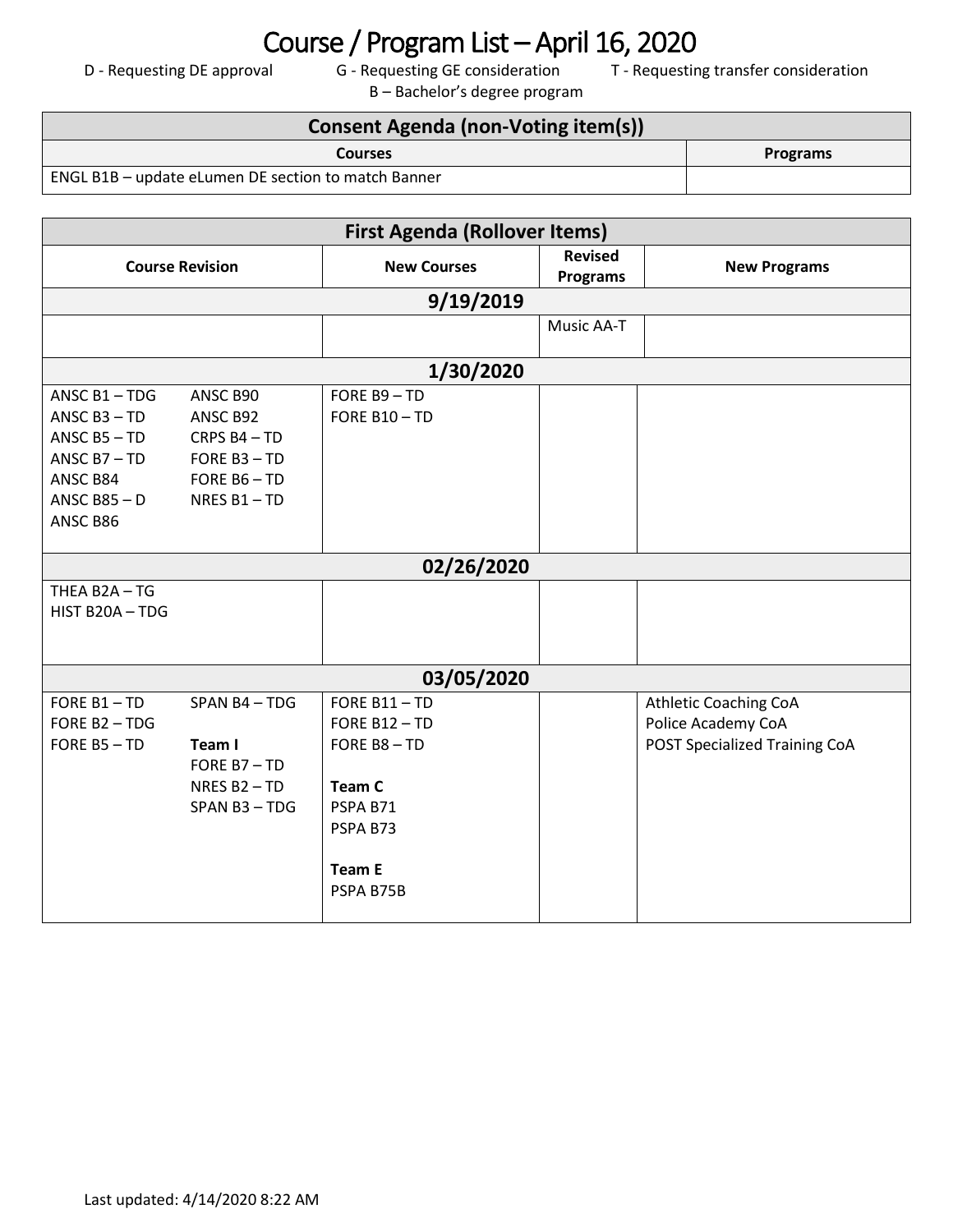## Course / Program List – April 16, 2020<br>D - Requesting DE approval G - Requesting GE consideration T - Requestin

B – Bachelor's degree program

T - Requesting transfer consideration

| First Agenda (Rollover Items cont'd) |                                                                                                         |                         |                     |  |
|--------------------------------------|---------------------------------------------------------------------------------------------------------|-------------------------|---------------------|--|
| <b>Course Revision</b>               | <b>New Courses</b>                                                                                      | <b>Revised Programs</b> | <b>New Programs</b> |  |
| 03/19/2020                           |                                                                                                         |                         |                     |  |
| FIRE $B64 - D$                       | OSRM B63                                                                                                |                         |                     |  |
| <b>FIRE B26A-T</b>                   | OSRM B63NC                                                                                              |                         |                     |  |
|                                      | <b>Team C</b><br>EDUC B20NC<br><b>Team D</b><br>EDUC B21NC<br>EDUC B90NC<br><b>Team E</b><br>HSCI B90NC |                         |                     |  |
| 04/02/2020                           |                                                                                                         |                         |                     |  |
| <b>Team G</b>                        | <b>BSAD B89A</b>                                                                                        |                         |                     |  |
| <b>AUTO B22-T</b>                    | <b>BSAD B89B</b>                                                                                        |                         |                     |  |
| <b>AUTO B46-T</b>                    | <b>BSAD B89C</b>                                                                                        |                         |                     |  |
| $MEDS B35 - TD$                      | <b>BSAD B89D</b>                                                                                        |                         |                     |  |
|                                      | <b>BSAD B89E</b>                                                                                        |                         |                     |  |

| First Agenda $-4/16/2020$                       |                    |  |  |  |
|-------------------------------------------------|--------------------|--|--|--|
| Team Assignments Due before 4/23/2020           |                    |  |  |  |
| <b>Program Revisions</b><br><b>New Programs</b> |                    |  |  |  |
|                                                 |                    |  |  |  |
| <b>Course Revisions</b>                         | <b>New Courses</b> |  |  |  |
| BSAD B5-TD                                      |                    |  |  |  |
| COMP B13-TD                                     |                    |  |  |  |
| COMP B14-TD                                     |                    |  |  |  |
|                                                 |                    |  |  |  |
| <b>DE Assignments</b>                           |                    |  |  |  |
| <b>Course Revisions</b><br><b>New Courses</b>   |                    |  |  |  |
| BSAD B5-TD                                      |                    |  |  |  |
| COMP B13-TD                                     |                    |  |  |  |
| COMP B14-TD                                     |                    |  |  |  |
| MEDS B35 - $D^*$                                |                    |  |  |  |
|                                                 |                    |  |  |  |
| <b>GE Assignments</b>                           |                    |  |  |  |
| <b>Course Revisions</b><br><b>New Courses</b>   |                    |  |  |  |
|                                                 |                    |  |  |  |

Updates are highlighted.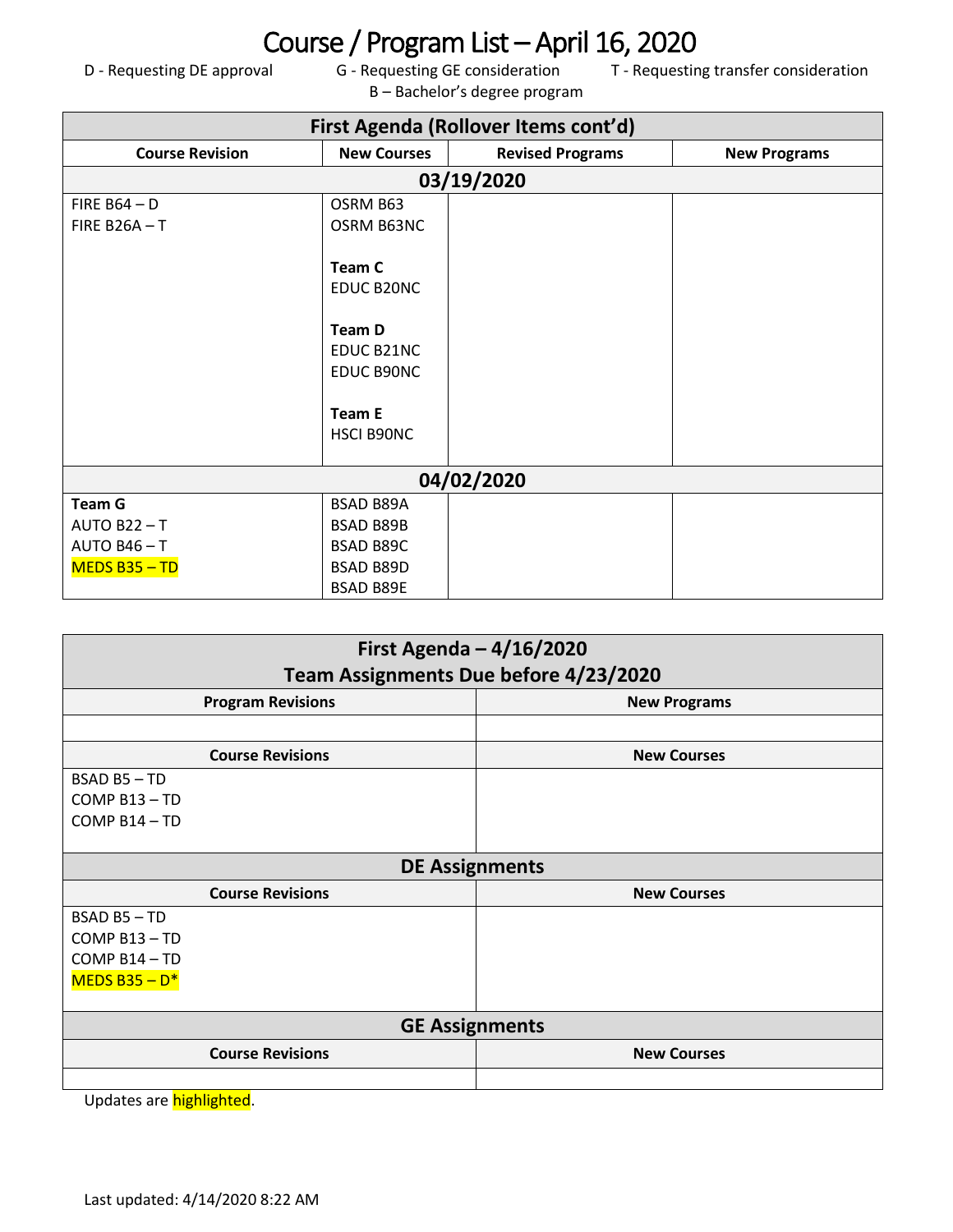Course / Program List – April 16, 2020<br>D - Requesting DE approval G - Requesting GE consideration T - Requestin

B – Bachelor's degree program

T - Requesting transfer consideration

| Second Agenda $-4/16/2020$<br>(Voting Items)                                                                                                                         |                                                                                   |                                                                                                                                                                                                                                                                                                                                                                                                                                                                                                                                                                                                                                                                                                                                                                                                                                                                                                                                                   |                                  |  |
|----------------------------------------------------------------------------------------------------------------------------------------------------------------------|-----------------------------------------------------------------------------------|---------------------------------------------------------------------------------------------------------------------------------------------------------------------------------------------------------------------------------------------------------------------------------------------------------------------------------------------------------------------------------------------------------------------------------------------------------------------------------------------------------------------------------------------------------------------------------------------------------------------------------------------------------------------------------------------------------------------------------------------------------------------------------------------------------------------------------------------------------------------------------------------------------------------------------------------------|----------------------------------|--|
|                                                                                                                                                                      |                                                                                   |                                                                                                                                                                                                                                                                                                                                                                                                                                                                                                                                                                                                                                                                                                                                                                                                                                                                                                                                                   |                                  |  |
| <b>Program Revisions</b><br>Administrative Office Assistant CA<br>Bookkeeping CA<br><b>History AA-T</b><br><b>Office Assistant CA</b><br><b>Office Assistant JSC</b> |                                                                                   | <b>New Programs</b><br>Architectural Technology CoA<br><b>Basic Internet Skills CDCP</b><br><b>Basic Office Software Skills CDCP</b><br><b>Beginning Computer Skills CDCP</b><br><b>Business Management CoA</b><br><b>Customer Relations CDCP</b><br>Digital Marketing for Small Business CDCP<br>English as a Second Language Advanced CDCP<br>English as a Second Language Intermediate CDCP<br>English as a Second Language Introduction CDCP<br>English as a Second Language Listening/Speaking CDCP<br>English as a Second Language Reading CDCP<br>English as a Second Language Writing CDCP<br><b>Entrepreneurship CDCP</b><br><b>Nutrition and Dietetics AS-T</b><br>Occupational Safety and Risk Management CA<br><b>Powerful Presentation CDCP</b><br><b>QuickBooks Basics for Small Business CDCP</b><br>Recruiting and Managing Employees CDCP<br>Sales Techniques CDCP Architectural Drafting CoA<br><b>Strategic Management CoA</b> |                                  |  |
|                                                                                                                                                                      | <b>Course Revision</b>                                                            | <b>New Courses</b>                                                                                                                                                                                                                                                                                                                                                                                                                                                                                                                                                                                                                                                                                                                                                                                                                                                                                                                                | <b>Deletions / Deactivations</b> |  |
| COMP B11-TD<br>$EMTC B10 - TD$<br>$EMTC B11 - TD$<br>$EMTC B12 - TD$<br><b>FIRE B26G-T</b><br>FIRE B51L                                                              | HIST B15 - TDG<br>INDA B150 - BD<br>THEA B12A-TG<br>THEA $B28 - T$<br>MATH B21-TD | EDUC B7B-TD<br>EMTC B70 - <mark>D</mark><br>PHED B6SW-TDG<br>PHED B7Y (formerly 46A) - TG                                                                                                                                                                                                                                                                                                                                                                                                                                                                                                                                                                                                                                                                                                                                                                                                                                                         |                                  |  |
|                                                                                                                                                                      | DE                                                                                |                                                                                                                                                                                                                                                                                                                                                                                                                                                                                                                                                                                                                                                                                                                                                                                                                                                                                                                                                   |                                  |  |
| <b>Course Revision</b>                                                                                                                                               |                                                                                   | <b>New Courses</b>                                                                                                                                                                                                                                                                                                                                                                                                                                                                                                                                                                                                                                                                                                                                                                                                                                                                                                                                |                                  |  |
| COMP B11-TD<br>$EMTC B10 - TD$<br>$EMTC B11 - TD$<br>EMTC B12-TD                                                                                                     | HIST B15-TDG<br>INDA B150 - B <mark>D</mark><br>MATH B21-TD                       | EDUC B7B-TD<br>EMTC B70 - <mark>D</mark><br>PHED B6SW-TDG<br>PHED B7Y (formerly 46A) - TG                                                                                                                                                                                                                                                                                                                                                                                                                                                                                                                                                                                                                                                                                                                                                                                                                                                         |                                  |  |
| <b>GE</b>                                                                                                                                                            |                                                                                   |                                                                                                                                                                                                                                                                                                                                                                                                                                                                                                                                                                                                                                                                                                                                                                                                                                                                                                                                                   |                                  |  |
|                                                                                                                                                                      | <b>Course Revision</b>                                                            | <b>New Courses</b>                                                                                                                                                                                                                                                                                                                                                                                                                                                                                                                                                                                                                                                                                                                                                                                                                                                                                                                                |                                  |  |
| HIST B15-TDG<br>THEA B12A-TG                                                                                                                                         |                                                                                   | PHED B6SW-TDG<br>PHED B7Y (formerly 46A) - TG                                                                                                                                                                                                                                                                                                                                                                                                                                                                                                                                                                                                                                                                                                                                                                                                                                                                                                     |                                  |  |

Updates are highlighted.